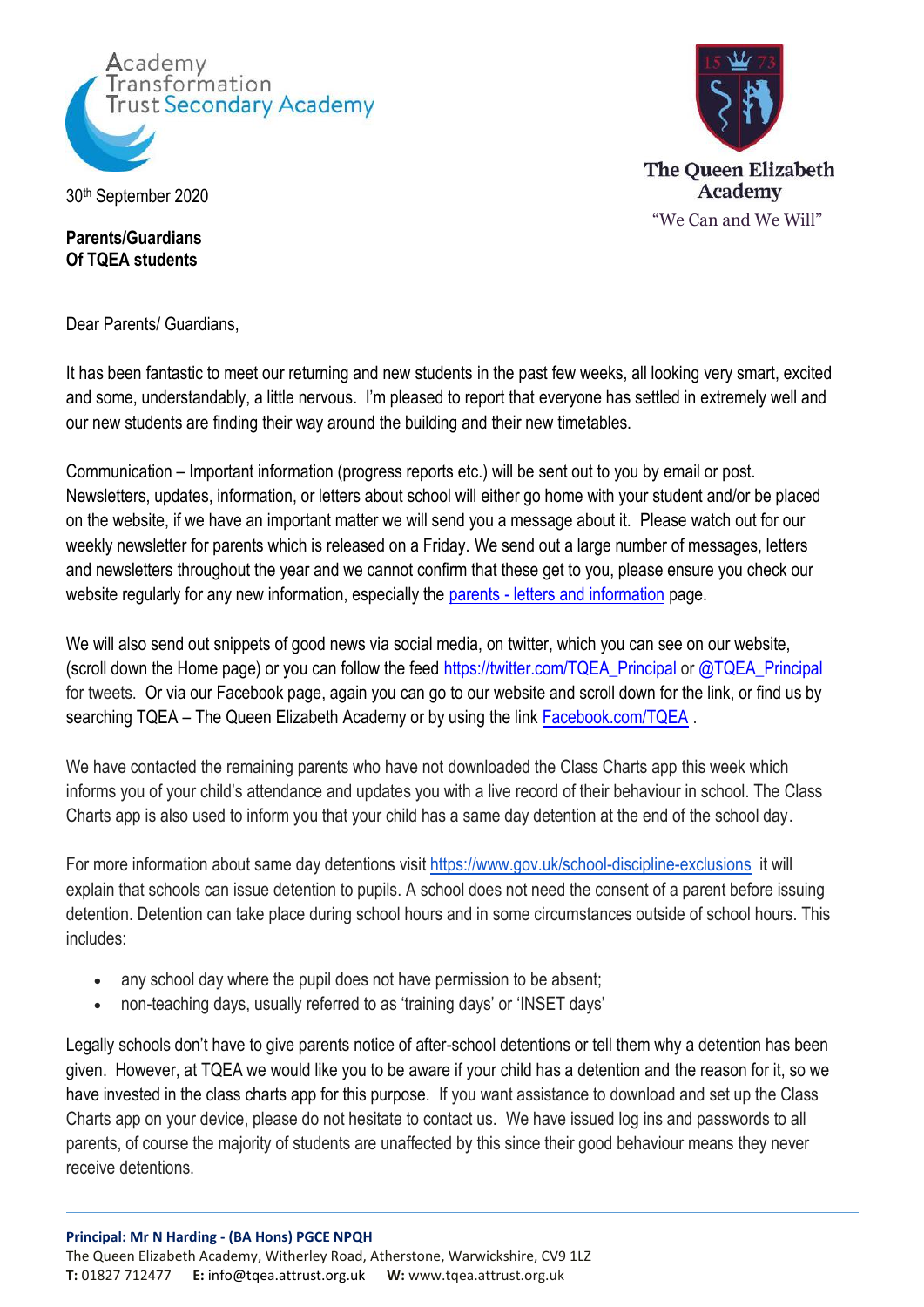We have attached our annual key dates information, these dates are all subject to Covid-19 restrictions and guidelines so please look out for confirmation of events nearer the time.

If you would like to contact us you can telephone and talk to our receptionist between 8.30am and 4pm Monday to Friday during term time. You can also email us at info@tgea.org.uk and we will respond as soon as possible.

Yours sincerely

Mr N Harding Principal The Queen Elizabeth Academy



## **TQEA - Key Dates 2020/21**

**All dates are subject to Covid-19 guidelines, please check whether they are still going ahead and if so whether they are live or virtual events before visiting TQEA.**



| Thursday 3 <sup>rd</sup> September                                              | Start of new term for students – Autumn Term |  |
|---------------------------------------------------------------------------------|----------------------------------------------|--|
| Friday 11 <sup>th</sup> September                                               | <b>Y7 Photographs</b>                        |  |
| Tuesday 15 <sup>th</sup> September                                              | All Y9 HPV1 Immunisations                    |  |
| Thursday 24 <sup>th</sup> September                                             | Open Day/Evening                             |  |
| Thursday 8 <sup>th</sup> October                                                | <b>GCSE Success Evening</b>                  |  |
| Monday 26th October to Friday 30th October 2020 - Half Term Week                |                                              |  |
| Monday 2 <sup>nd</sup> November                                                 | School reopens for students                  |  |
| Wednesday 11 <sup>th</sup> November                                             | <b>SEN Coffee Morning</b>                    |  |
| Thursday 19 <sup>th</sup> November                                              | Y9 Photographs                               |  |
| Wednesday 25 <sup>th</sup> November                                             | Y10 Progress Evening/Y11 Certificate Issue   |  |
| Thursday 26 <sup>th</sup> November                                              | <b>GCSE Mock Exams begin (two weeks)</b>     |  |
| Thursday 10 <sup>th</sup> December                                              | Y9 Progress Evening                          |  |
| Friday 11 <sup>th</sup> December Staff Training Day (school closed to students) |                                              |  |
| Thursday 17 <sup>th</sup> December                                              | Y11 Photographs & Y7 immunisations           |  |
| Monday 21st December 2020 to Friday 1st January 2021 - Christmas Holidays       |                                              |  |
| Monday 4 <sup>th</sup> January                                                  | School reopens for students - Spring Term    |  |
| Wednesday 11 <sup>th</sup> January                                              | Mock Results Day                             |  |
| Thursday 12 <sup>th</sup> January                                               | Y11 Progress Evening 1                       |  |
| Wednesday 20 <sup>th</sup> January                                              | <b>SEN Coffee Morning</b>                    |  |
| Monday 1st February to Friday 5th February                                      | Y11 BTEC Exams this week                     |  |
| Wednesday 3 <sup>rd</sup> February                                              | All Y9 Td/IPV & Meningitis Immunisations     |  |
| Thursday 11 <sup>th</sup> February                                              | <b>Y7 Progress Evening</b>                   |  |